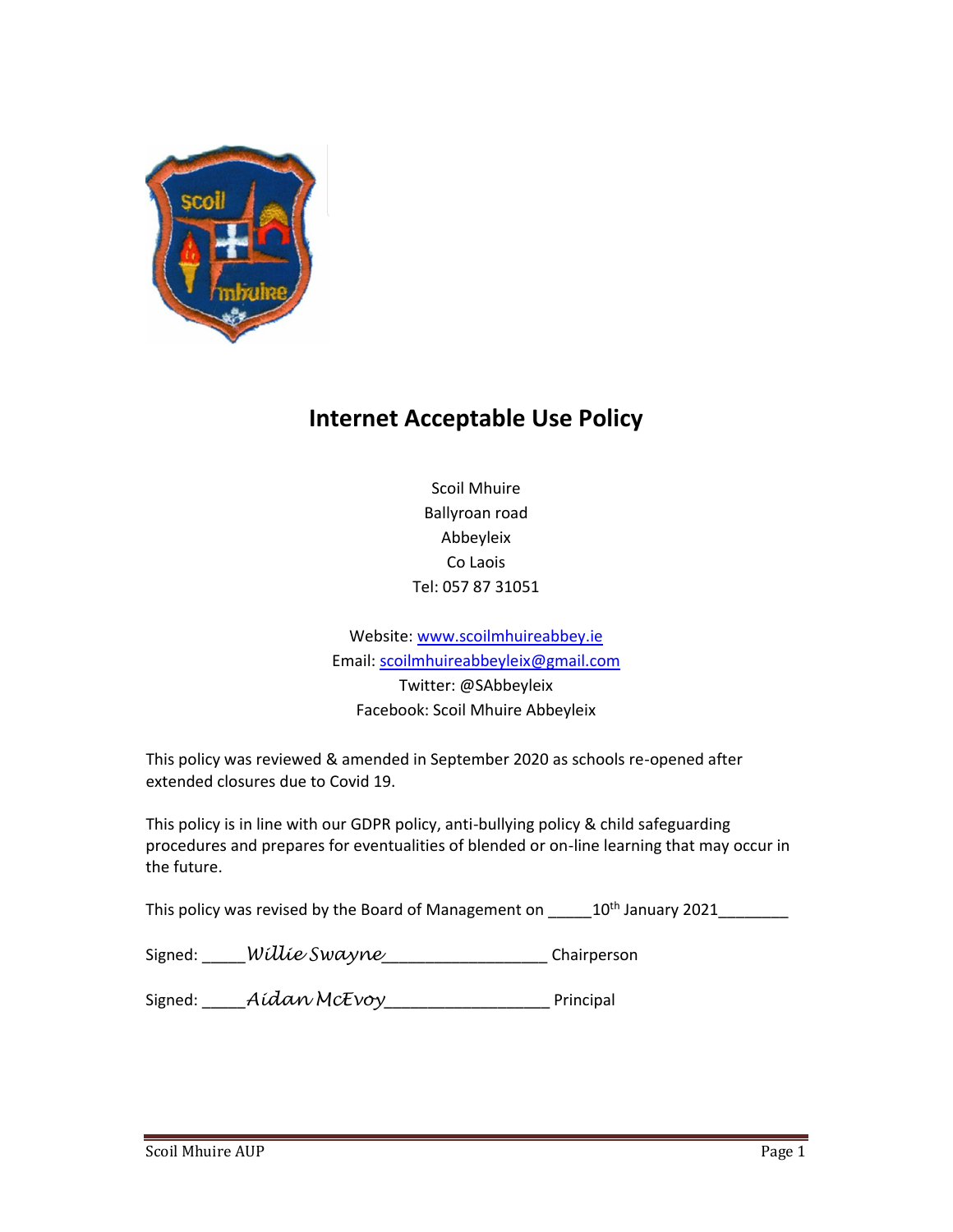# **Contents**

| Aim of the AUP           | Page 3    |
|--------------------------|-----------|
| <b>Content Filtering</b> | Page 4    |
| <b>Web Browsing</b>      | Page 4    |
| Downloading              | Page 4    |
| <b>Online Games</b>      | Page 5    |
| Email                    | Page 5    |
| Messaging                | Page 5    |
| <b>Distance Learning</b> | Page 5-6  |
| Social Media             | Page 6-7  |
| <b>Personal Devices</b>  | Page 7    |
| Images                   | Page 7    |
| Videos                   | Page 7    |
| Cyber bullying           | Page 7-8  |
| <b>School Website</b>    | Page 8    |
| <b>Permission Forms</b>  | Page 9-10 |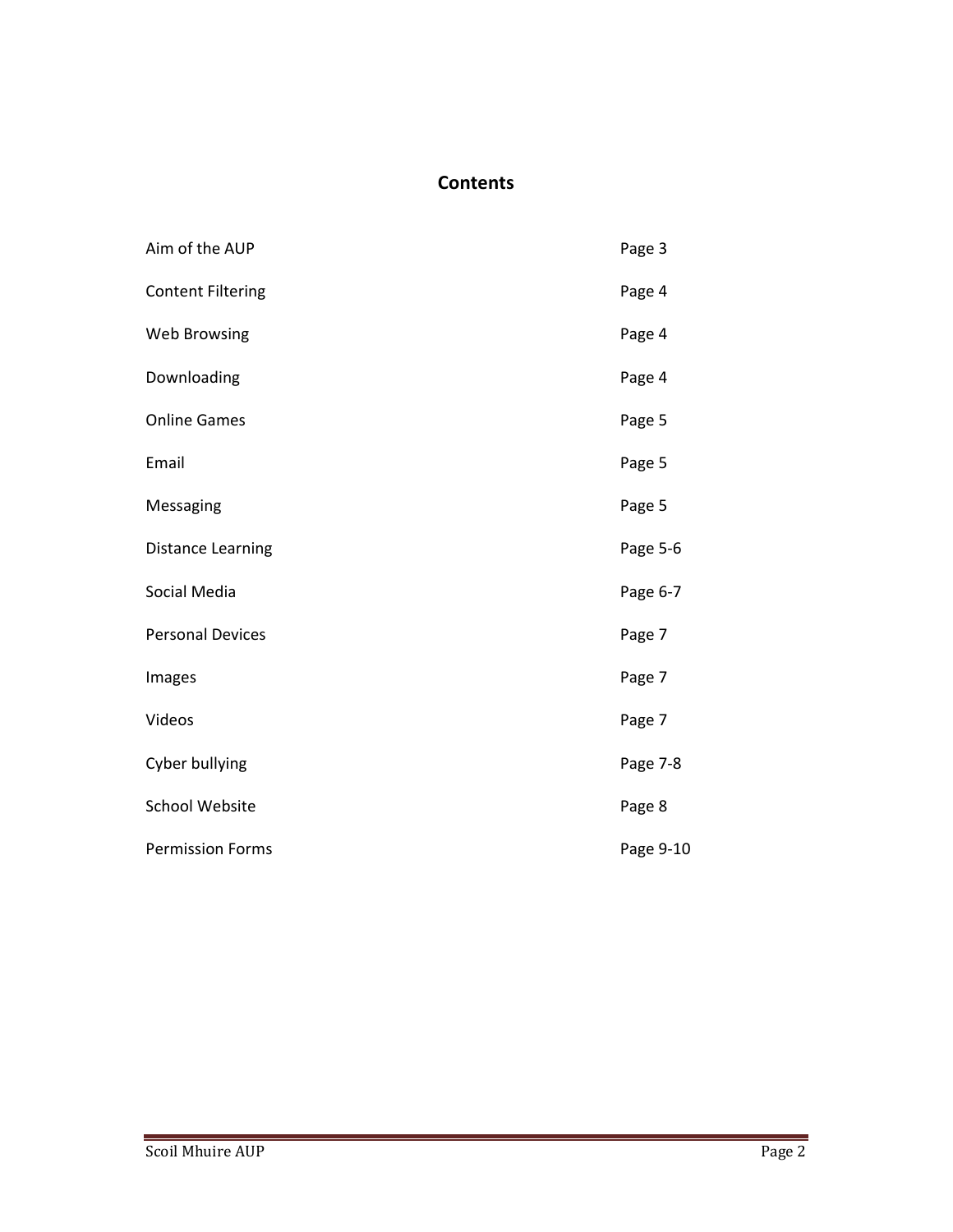# **Aim of Acceptable Use Policy**

The aim of this Internet Acceptable Use Policy (AUP) is to ensure that pupils will benefit from the learning opportunities by the school's internet resources in a safe & effective manner.

Internet use and access is considered a school resource and privilege. If the school AUP is not adhered to this privilege may be withdrawn and appropriate sanctions will be imposed.

When using the internet pupils and staff are expected:

- To treat others with respect at all times.
- Not undertake any actions that may bring the school into disrepute.
- Respect the right to privacy of all other members of the school community.
- Respect copyright and acknowledge creators when using online content & resources.

This Acceptable Use Policy applied to pupils who have access to and are users of the internet in Scoil Mhuire. It also applies to members of staff, volunteers, parents, students on placement and anyone else who accesses the internet in Scoil Mhuire.

Misuse of the internet may result in disciplinary action, including verbal warnings, withdrawal of access privileges, parents being notified and in extreme cases, suspension or expulsion. The school also reserves the right to report any illegal activities to the appropriate authorities.

Scoil Mhuire will deal with incidents that take place outside the school that impact on the wellbeing of pupils or staff under this policy and associated codes of behaviour and antibullying policies. In such cases Scoil Mhuire will, where known, inform parents/guardians of incidents of inappropriate online behaviour that take place out of school and impose the appropriate sanctions.

Scoil Mhuire implements the following strategies on promoting safer use of the internet. Pupils will be provided with education in the area of internet safety as part of our implementation of the SPHE curriculum. Internet safety advice and support opportunities will be provided to pupils in Scoil Mhuire through talks & workshops, for example, Zeeko education & Community Liaison Gardaí. Teachers will be provided with continuing professional development opportunities in the area of internet safety. Parents will be invited to attend workshops in school and as offered by Laois Education Centre (LEC) & advised to access information/guidance on www.webwise.ie. Scoil Mhuire participates in Safer Internet Day activities each year to promote safer more effective use of the internet.

This policy & its implementation will be reviewed annually by the Board of Management of Scoil Mhuire. This policy has been developed by a working group including: Principal, Deputy Principal, Assistant Principal, Senior Management Team & teachers in consultation with parents, pupils & representatives from the Board of Management.

Should serious online safety incidents take place, Mr McEvoy, school Principal, should be informed. The implementation of this Internet Acceptable Use Policy will be monitored by Mr McEvoy together with the Senior Management Team.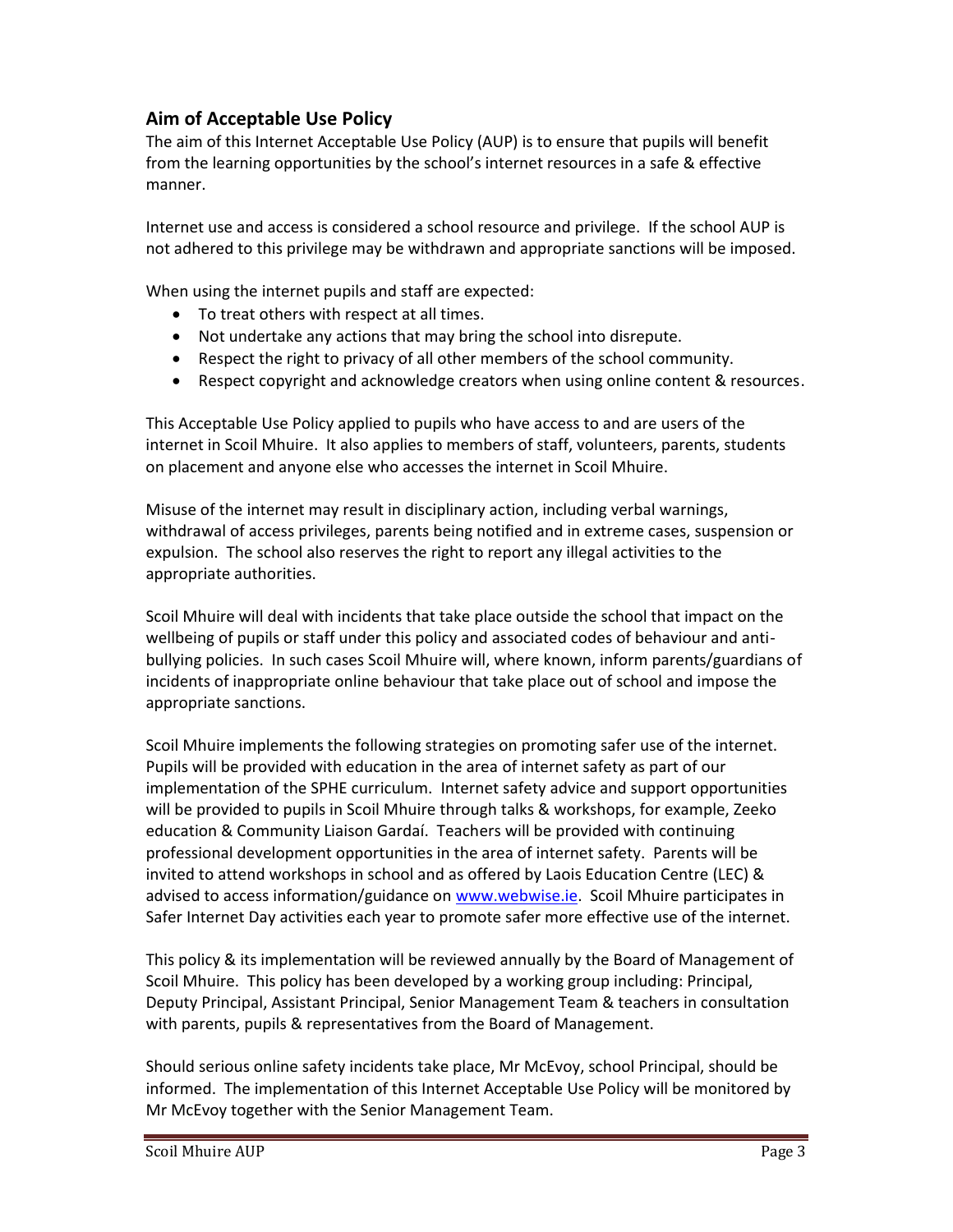## **Content Filtering**

Scoil Mhuire has chosen to implement the following level on content filtering on the schools broadband network:

**Level 4** – This level allows access to millions of websites including games and YouTube but blocks access to websites belonging to the personal websites category and websites such as Facebook belonging to the Social Networking category.

Pupils taking steps to bypass the content filter by using proxy sites or other means may be subject to disciplinary action, including verbal warning, notifying parents, withdrawal of access privileges and in extreme cases, suspension or expulsion.

Teachers should consider the age of the pupils when introducing apps or new technology for learning. Teachers are recommended to check age requirements and appropriateness of each platform in advance.

#### **Web Browsing and Downloading**

Pupils will not intentionally visit internet sites that contain obscene, illegal, hateful or otherwise objectionable materials.

Pupils will report accidental accessing of inappropriate materials in the classroom, or in school but outside the classroom to their class teacher.

Pupils and staff will not copy information from the internet without acknowledging the creator and referencing the source of the content. Scoil Mhuire holds a valid certificate from the Irish Copyright Licensing Agency CLG & MPLC Umbrella Licence which ensures copyright compliance of materials, DVDs, media or downloads.

Pupils and staff will be aware that any usage, including distributing or receiving information, school related or personal, may be monitored for unusual activity, security and/or network management reasons.

Pupils will use the schools internet connection for educational activities only.

Pupils will not engage in online activities such as uploading or downloading large files that may result in heavy network traffic which impairs the service for other internet users.

Pupils will not download or view any material that is illegal, obscene, defamatory or that is intended to annoy or intimidate another person.

Use of file sharing and torrent sites is not allowed.

Downloading materials or images by pupils that are not relevant to their studies is not allowed.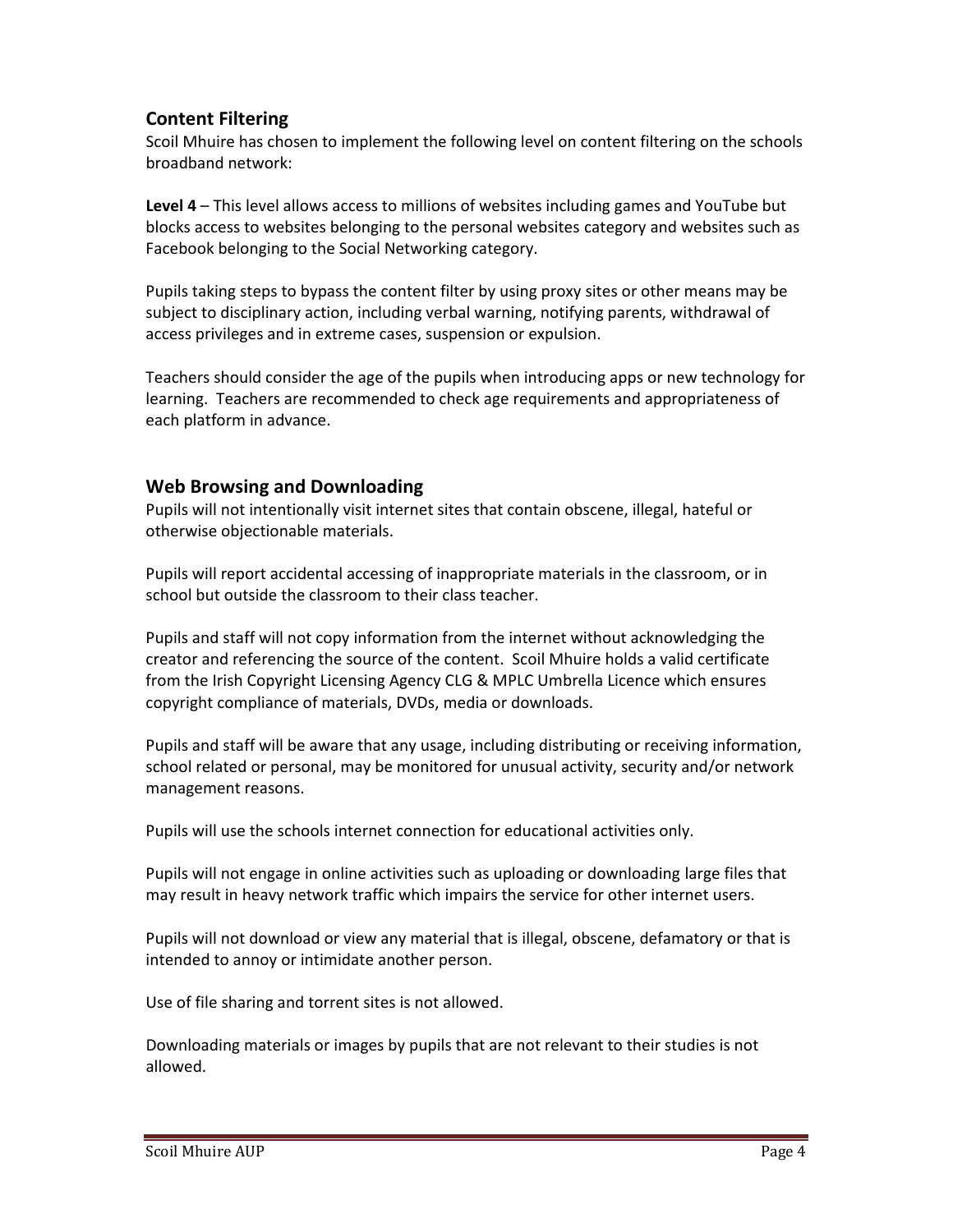## **Online Games**

Pupils in Scoil Mhuire will not engage in online games unless given express permission by the class teacher.

#### **Email and Messaging**

Pupils will not send any material that is illegal, obscene and defamatory or that is intended to annoy or intimidate another person. For example, via Aladdin or Seesaw.

Staff members will communicate with pupils and their families via Aladdin Connect primarily and also at times Seesaw.

Pupils and staff will communicate using tools which have been approved by the school and of which parents have been notified. For example, Seesaw, class Dojo, Spellings for me.

In the Senior Classes, class teachers may set up a teacher email account for pupils to submit PowerPoint presentations, work on Microsoft word etc.. The class teacher will be responsible for this account and only pupils of the class will be given these email details.

Teachers should be mindful of their own privacy and boundaries. It is best to avoid giving personal details. Staff should give the school email, address and phone number rather than personal ones where at all possible.

#### **Distance Learning**

In the event of a prolonged school closure, for example, Covid or any other such reason, work set by the class teacher will be posted to Aladdin Connect one week at a time. Any instructional teaching videos deemed necessary by the class teacher will be posted to Seesaw. In the event that the HSE advises that a whole class must isolate for 14 days, work will be issued daily via Aladdin Connect by the class teacher.

Teachers will post a weekly greeting message to their class.

Under no circumstances can pictures or recordings be taken of these video messages.

Teachers of classes 4<sup>th</sup>-6<sup>th</sup> may use forums such as Webex, Zoom or Google meets to engage with their class. This is optional, if parents do not wish their child to attend the 'virtual classroom' they can inform the class teacher. There will be a code of behaviour issued to the children beforehand; strict adherence to these rules will be expected. Pupils will be required to behave in a kind & respectful manner towards teachers and peers at all times. Teachers will impose sanctions for any inappropriate online behaviour which may result in the child being removed from the online meeting.

Staff members will communicate with pupils and families during the hours 9am – 3pm where possible.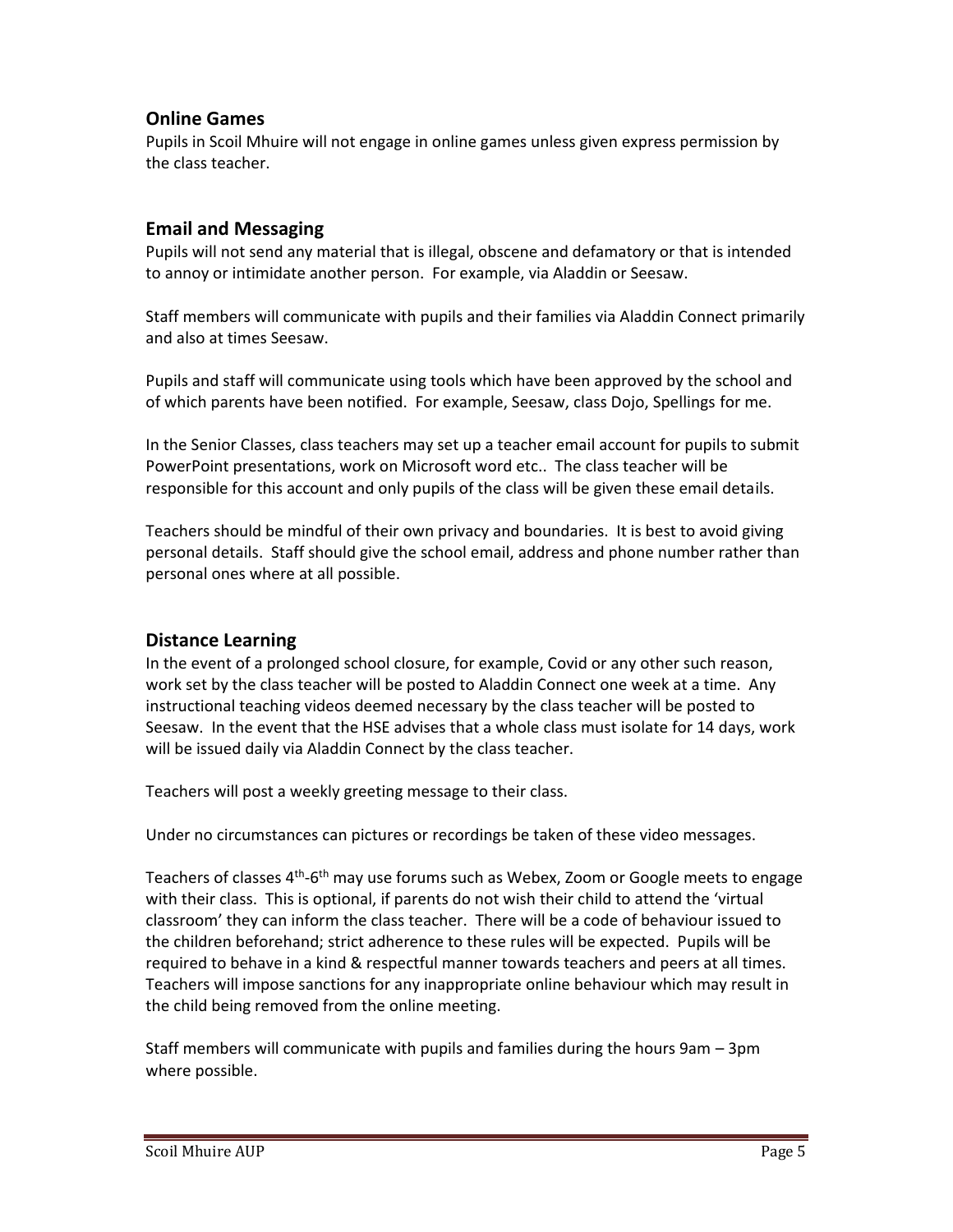Queries in relation to work set can be sent by parent to teachers via Aladdin Connect. Teachers will reply via Aladdin Connect, where possible between 9am – 3pm.

Children's work can be uploaded via Aladdin Connect or Seesaw.

Staff, families & parents are expected to behave in an appropriate, safe, respectful & kind manner when online.

It is the responsibility of parents/guardians to supervise their child/children whilst they are working online and to ensure any content they are submitting to their teacher is appropriate.

Communication via phone will only be in the rare exception that it is deemed essential. Staff members will ensure their caller ID is private.

#### **Social Media**

The following statements apply to the use of messaging, blogging and video streaming services in Scoil Mhuire.

The use of instant messaging services and apps including Snapchat, WhatsApp, GChat etc.. is not allowed in Scoil Mhuire.

Use of blogs such as Word Press, Tumblr etc.. is allowed in Scoil Mhuire with the express permission from the teaching staff.

Use of video streaming sites such as YouTube and Vimeo etc.. is with express permission form the teaching staff.

Staff & pupils must not use social media and the internet in any way to harass, insult, abuse of defame pupils, their family members, staff or other members of the Scoil Mhuire community.

Staff and pupils must not use the school email address for setting up personal social media accounts or to communicate through such media.

Staff and pupils must not engage in activities involving social media which might bring Scoil Mhuire into disrepute.

Staff and pupils must not represent their personal views as those of being Scoil Mhuire's on any social medium.

The school has a Facebook page 'Scoil Mhuire Abbeyleix' & Twitter account '@SAbbeyleix' These are used to promote, celebrate and showcase pupils work & achievements. It is also another way of communicating forthcoming events to parents.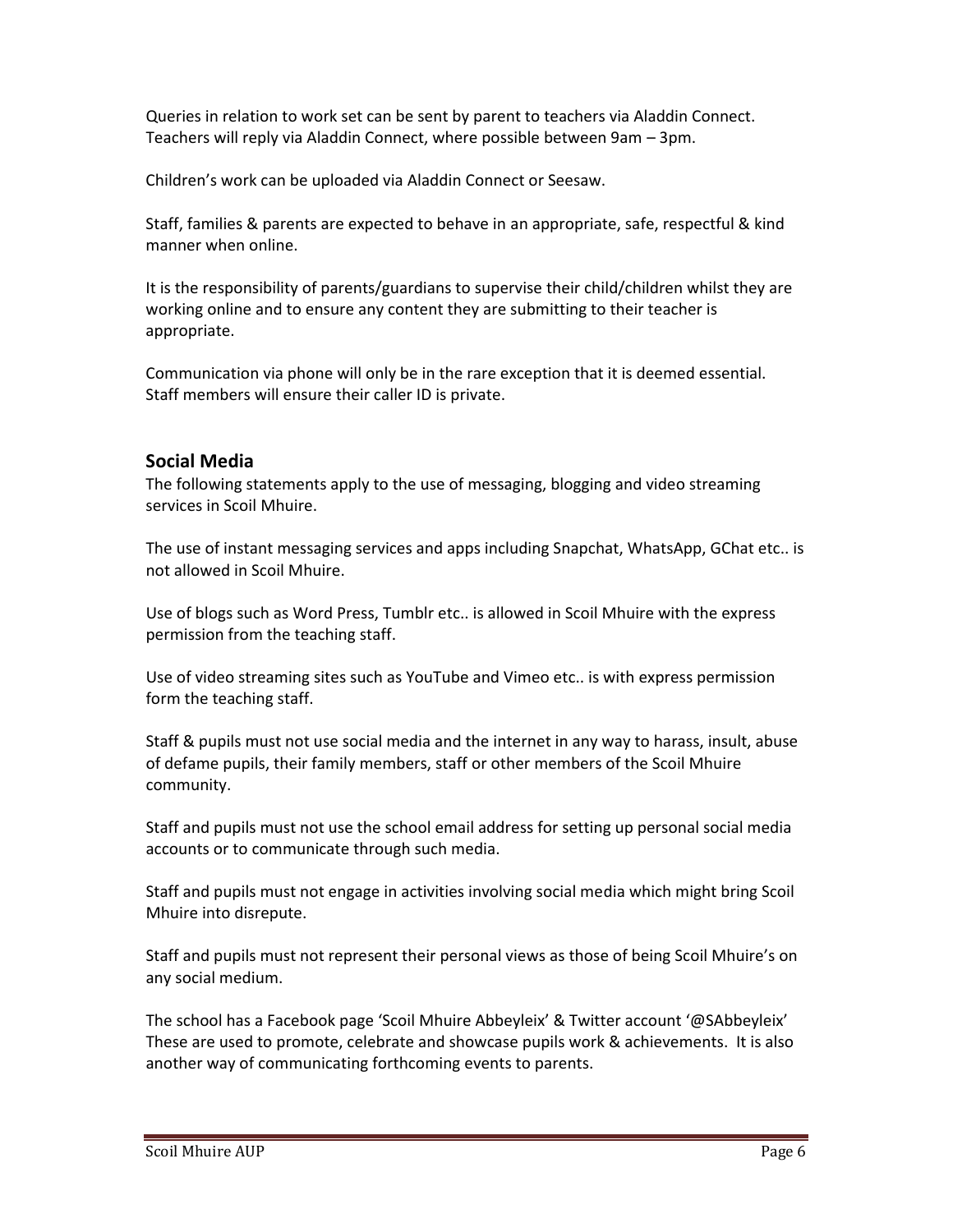The Scoil Mhuire Facebook account has two administrators – Ms Lowry & Ms Dowling. Children do not have access to this account. Comments on the Facebook page are expected to be appropriate and respectful at all times. Any derogatory comments towards staff or children will not be tolerated and will be removed by the administrators.

The Twitter account administrator is Mrs Hynes. Children do not have access to this account. Again, comments & replies to posts are expected to be appropriate and respectful, if they are not, they will be removed.

#### **Personal Devices**

Pupils are not allowed to bring personal internet enabled devices into Scoil Mhuire, ie, phones, tablets, smart watches etc..

The children in Naomh Bríd, travelling to school on the bus are allowed personal devices for the duration of the school journey. These devices will be handed to the bus escort for safe keeping and will not be taken into the classroom.

#### **Images & Video**

In Scoil Mhuire pupils must not take, use, share, publish or distribute images/videos of others without their permission.

Written permission from parents/guardians will be obtained before photographs of pupils are published on the school website, Twitter, Facebook or the local papers.

Children's full names will never appear alongside their digital image; instead, where possible they will be referred to by their class grouping. If a child's image is displayed for a particular individual achievement, they will be referred to by first name only.

Children's digital images will not remain on the website after they leave  $6<sup>th</sup>$  Class or if they move to another school.

Pupils must not share images, videos or other content online with the intention to harm another member of the school community regardless of whether this happens in school or outside of school.

Sharing explicit images and in particular explicit images of pupils and/or minors is an unacceptable and absolutely prohibited behaviour, with serious consequences and sanctions for those involved. Sharing explicit images of other pupils automatically incurs suspension as a sanction.

#### **Cyber bullying**

When using the internet, pupils, parents and staff are expected to treat others with respect at all times. Engaging in online activities with the intention to harm, harass, or embarrass another pupil or member of staff is unacceptable and absolutely prohibited behaviour with serious consequences and sanction for those involved.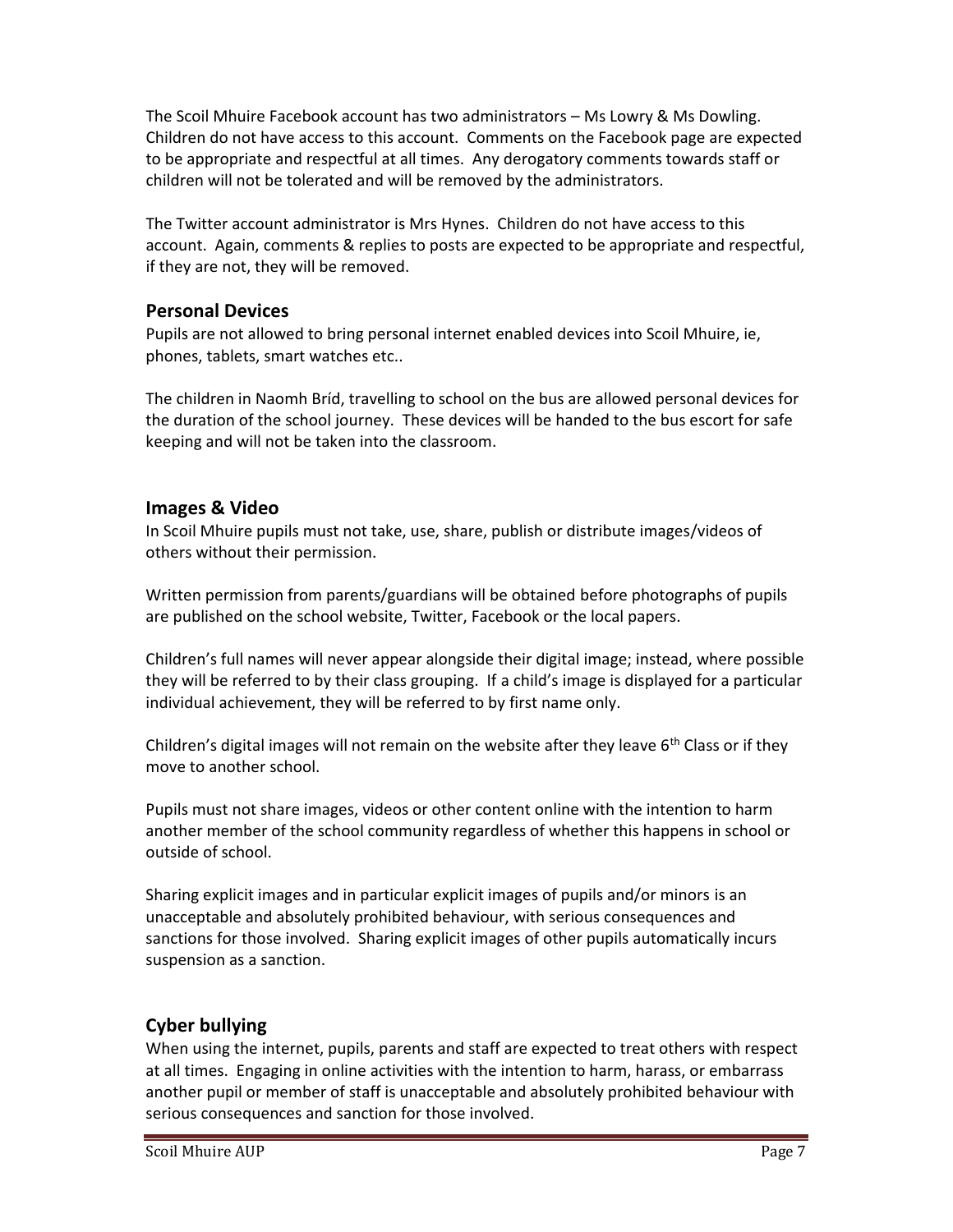Measures are taken by Scoil Mhuire to ensure that staff and pupils are aware that bullying is defined as unwanted negative behaviour, verbal, psychological or physical, conducted by an individual or group against another person or persons and which is repeated over time. This definition includes cyber bullying even when it happens outside of the school.

Isolated or once off incidents of intentional negative behaviour, including a once off offensive or hurtful text message or other private messaging, do not fall within the definition of bullying and will be dealt with, as appropriate, in accordance with the school's code of behaviour.

The prevention of cyber bullying is an integral part of the anti-bullying policy of our school.

# **School Website**

The school website is www.scoilmhuireabbey.ie, the administrator of the website is Mrs Hynes.

The school website will be a means of providing parents, students & others with information about our school. It will be used to promote & celebrate achievements, successes & all positive aspects of daily school life.

Pupils may be given the opportunity to publish projects, artwork or school work on the website in accordance with clear guidelines and an approval process regarding the content that can be loaded to the schools website and with consent from the class teacher.

Personal student information including home addresses and contact details will not be published on Scoil Mhuire web pages.

Scoil Mhuire will avoid publishing the full name of pupils in videos or picture captions published on line. They will for the most part be referred to by class name or in some cases by first name only, for example, celebrating individual successes.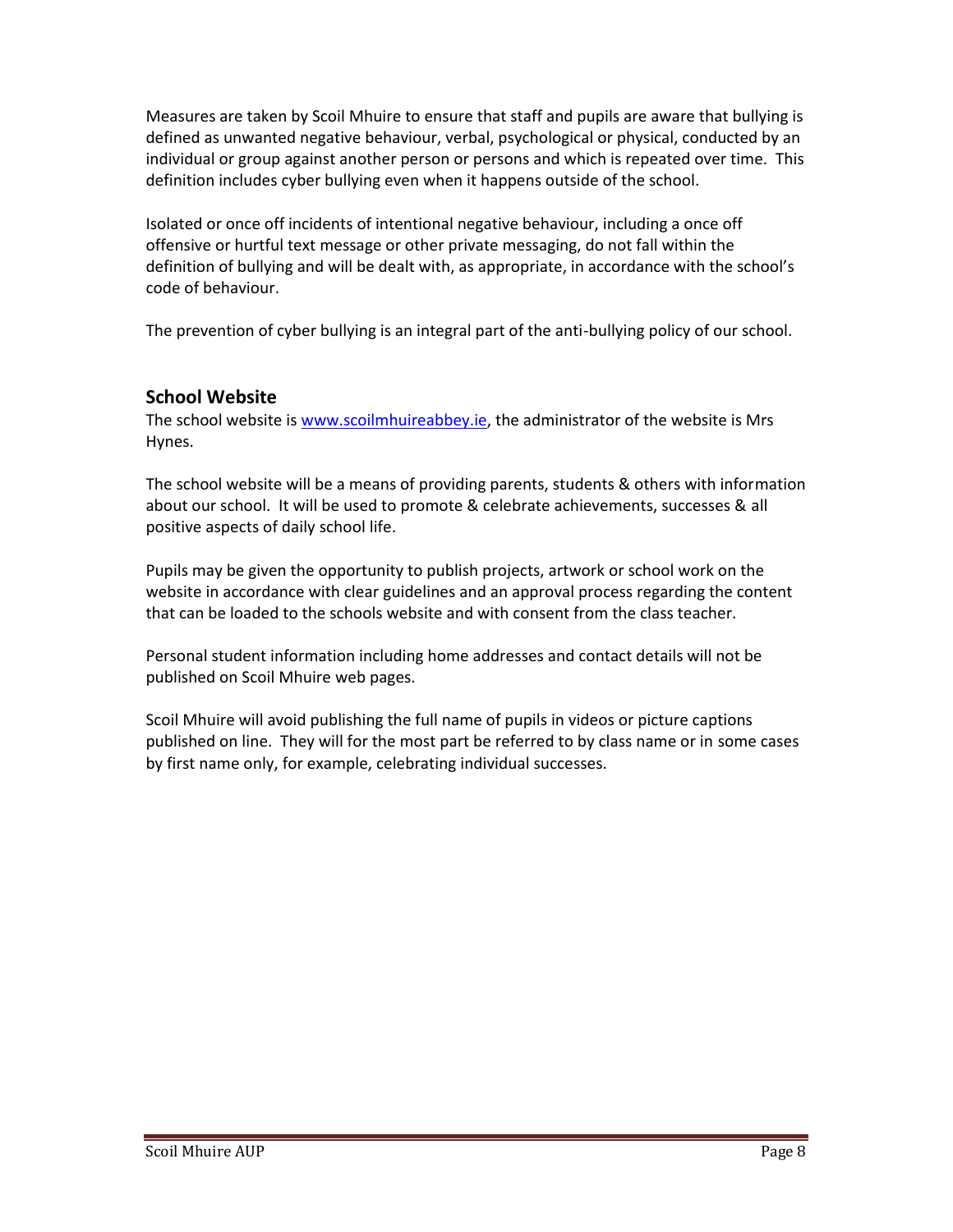#### **Permission Form**

Dear Parents/Guardians,

As part of our schools education programme, we offer all pupils supervised access to the internet. This allows students access to a large array of online educational resources that we believe can greatly enhance the learning experience. For children in the senior classes this means researching information and locating materials, the children in the junior classes will use the internet to access educational websites or apps that reinforce their work in the classroom.

In order to protect your child, we have installed 'level 4 Fortiguard Filtering Software' provided by the National Centre for Technology in Education (NCTE) which restricts access to inappropriate material and blocks websites belonging to the 'Personal websites' & 'Social networking' category. Therefore, websites, blogs & apps such as Snapchat & Facebook are not accessible within the school. Children in Scoil Mhuire will be supervised at all times whilst using laptops/tablets and accessing the internet in their classrooms. All staff of Scoil Mhuire are familiar with the Acceptable Use policy, the importance and the need for it.

Whilst we at Scoil Mhuire take active steps to promote safe use of the Internet, take measures to ensure that suitable restrictions are in place with regard to the children accessing inappropriate materials and provide information on how to stay safe online in our teaching and through workshops for children and parents such as those provided by Zeeko Education. We do however, recognise the possibility that pupils may accidentally or deliberately access inappropriate material. The school cannot be held responsible for the nature or content of materials accessed through the internet.

Children's digital images will only be published on the school website www.scoilmhuireabbey.ie, Facebook & Twitter accounts with parental permission. The school will endeavour to use digital photographs, audio or video clips focusing on group activities. Chidlren's images when used, will not appear alongside their full name.

To promote and celebrate events and occasions in Scoil Mhuire, children's digital images may be published in the local newspapers, The Nationalist & The Leinster Express. Children will be referred where possible by class grouping, for example, children in  $3<sup>rd</sup>$  Class visit Abbeyleix Bog or by first name only. Their full names will not appear in the publications.

Please review the schools Acceptable Use Policy (AUP) sign and return the attached permission form to school as soon as possible.

If you have any concerns regarding any of the above and with to discuss it with us, please contact myself, Mrs Slevin (Deputy Principal), Mrs Hynes (Assistant Principal, Website & Twitter Co-ordinator), Ms Lowry (Facebook & Seesaw Co-ordinator), Ms Dowling (Facebook Co-ordinator) or Mrs Walsh/Ms Thompson (ICT Co-ordinators)

Le Meas

Aidan McEvoy (Principal)

Scoil Mhuire AUP Page 9